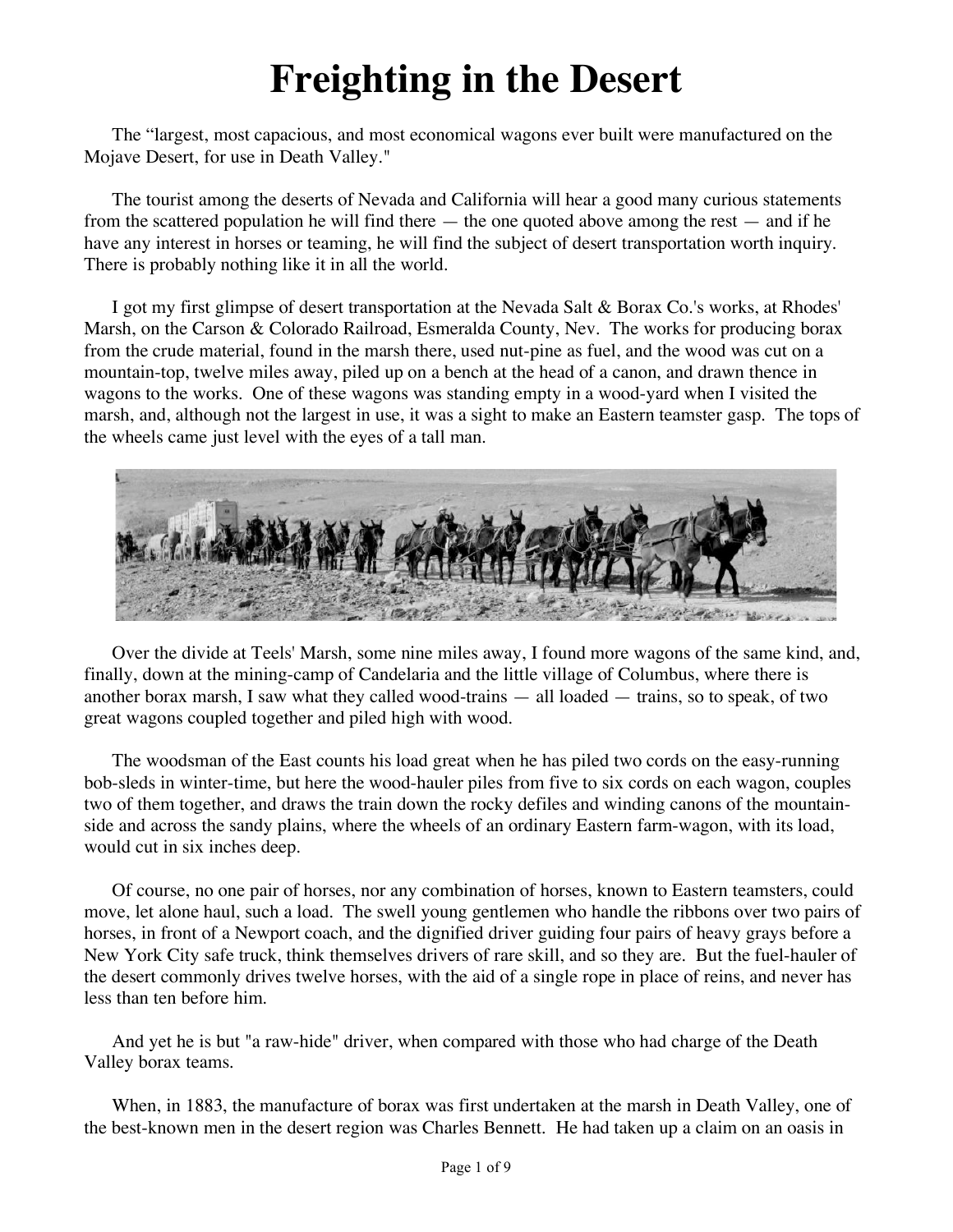the Pahrump Valley, in Southern Nevada, and had made a ranch of it that he afterward sold for \$20,000. Here he lived, hundreds of miles from the nearest town, with the Piutes only for neighbors, unless, indeed, the scattered white Arabs of the desert — renegade whites and squaw wives — and one or two white families, who lived at springs, from twenty to 100 miles away, could be called neighbors.

But in spite of this curious taste in the selection of a home, Bennett thrived on his ranch, and accumulated plenty of horses, mules, and cattle, with money in the bank at Los Angeles, through furnishing supplies to prospectors and trading with the Indians. He learned about the doings in Death Valley, and before the fire was built under the pans, had made a contract to haul the product over the desert to Mojave Station, on the Southern Pacific Railroad, as well as to freight the supplies from the railroad to the workmen in Death Valley.

Before the end of the year, when his contract expired, the company making the borax concluded they could do the freighting more satisfactorily with their own teams than by contract, and, accordingly, J. S. W. Perry, now superintendent of the Pacific Coast Borax Company's borate mines in the Calico Mountains, and who had before that been employed in Mojave in the borax business, was put at work organizing a system of transportation over the desert, which should be adequate for the safe handling of all the product of the Death Valley region.



Some of the difficulties in the way of carrying out the company's plans may be mentioned, but scarce described so as to be fully comprehended by one who has not seen the desert to be crossed. Between Mojave and the valley proper there were but three springs of water. The road from the railway station led away over the sandy plain, in an easterly direction, toward a peak locally known as Granite Mountain, but called Pilot Butte in the reports of the California State Mineralogist, and by the early prospectors as well. It was just 50.5 miles across this desert — a desert where the sand-laden wind forever blows, and the sun pours down with intolerable fierceness in summer — to the first spring, which was called Black Water. Beyond Black Water, 6.5 miles away, was Granite Spring, at the foot of Pilot Butte, and the next spring was Lone Willow, twenty-six miles away, at the foot of one of the peaks of the Panamint Range. These last two spaces between springs were comparatively short distances between waters, but the next dry space was worst of all, for it was fifty-three miles to Mesquite Well, near the lower end of Death Valley.

And yet experience had demonstrated that a loaded team could only travel from fifteen to seventeen miles in a day. There was, of course, but one way in which those fifty-mile stretches could be crossed, and that was by hauling water for men and animals for the three days required in the passage between springs. Nor was that all. The desert does not produce a mouthful of food of any kind. Grain and hay had to be hauled as well as water.

There were other obstacles along the trail. It is a mountainous country. The road leaves Death Valley by what is known as Windy Gap. This gap is really what is known in that country as a wash. It is the bed of torrents that come pouring down after a cloud-burst on the mountain top. Volumes of water, in foaming waves twenty feet high, are said to be common enough, and others much higher are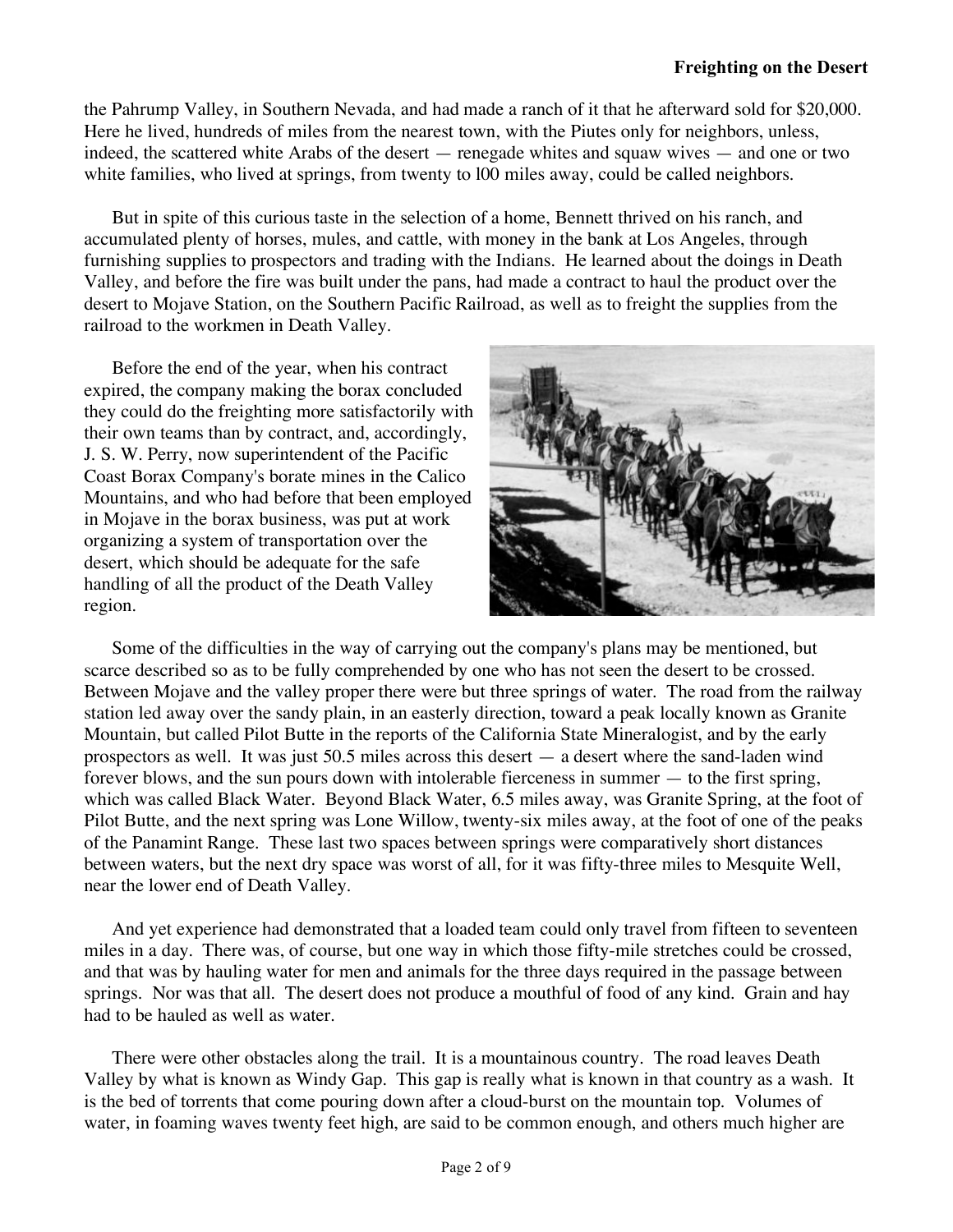tuki about by the white Arabs. When a wave has passed, boulders are found scattered in all directions, gullies are cut out, and at the best only a bed of yielding sand is found for the wheels to roll over. Worse yet, this bed of sand rises on an average grade of one hundred feet to the mile for forty miles, while the grade for short distances is four times as much.

The entire length of this desert road between Death Valley and Mojave is 164.5 miles. There was, of course, in all that distance no sign of human habitation. In case of sickness, accident or disaster, either to themselves or the teams, the men could not hope for help until some other team came along over the trail.

The first thing done by Mr. Perry was to obtain, by inspection or correspondence, the dimensions of all varieties of great wagons used by Pacific coast freighters. With these and the load carried by each wagon spread out before him, he proceeded to design the wagons.

The task he had set for himself was the building of ten wagons so large that any of them would carry at least ten tons. The reader who is familiar with railroads, in fact any reader who has traveled at all by rail, must have seen these legends painted on the sides of freight cars: " Capacity 28,000 lbs." "Capacity 40,000 lbs." (rarely) "Capacity 50,000 lbs." With this in mind, consider that these wagons for hauling borax out of Death Valley were to haul ten tons, or half a car load each — that a train of two wagons was to carry a load, not for one of the old-style, but for one of the modern, well-built freight cars, and carry the load, too, not over a smooth iron 20 tramway, but up and down the rocky defiles and canons of one of the most precipitous mountain ranges in the world, the Panamint. Because these were probably the largest wagons ever used, and because they were and still are completely successful, space may well be given to their dimensions in detail. They were as follows:



The hind wheel was seven feet in diameter, and its tire was eight inches wide and an inch thick. The forward wheel was five feet in diameter, with a tire like that on the rear wheel. The hubs were eighteen inches in diameter by twenty-two inches long. The spokes were made of split oak, 5.5 inches wide at the butt, and four inches wide at the point. The felloes were made double, each piece being four by four inches large in cross-section, and the two being edge-bolted together. The forward axle-trees were made of solid steel bars, 3.5 inches square in cross-section, while the rear axles were 3.5 inches square. The wagon beds were sixteen feet long, four feet wide, and six feet deep. The tread of the wagon — the width across the wheels — was six feet. Each wagon weighed 7,800 pounds, and the cost of the lot was about \$9,000, or \$900 each.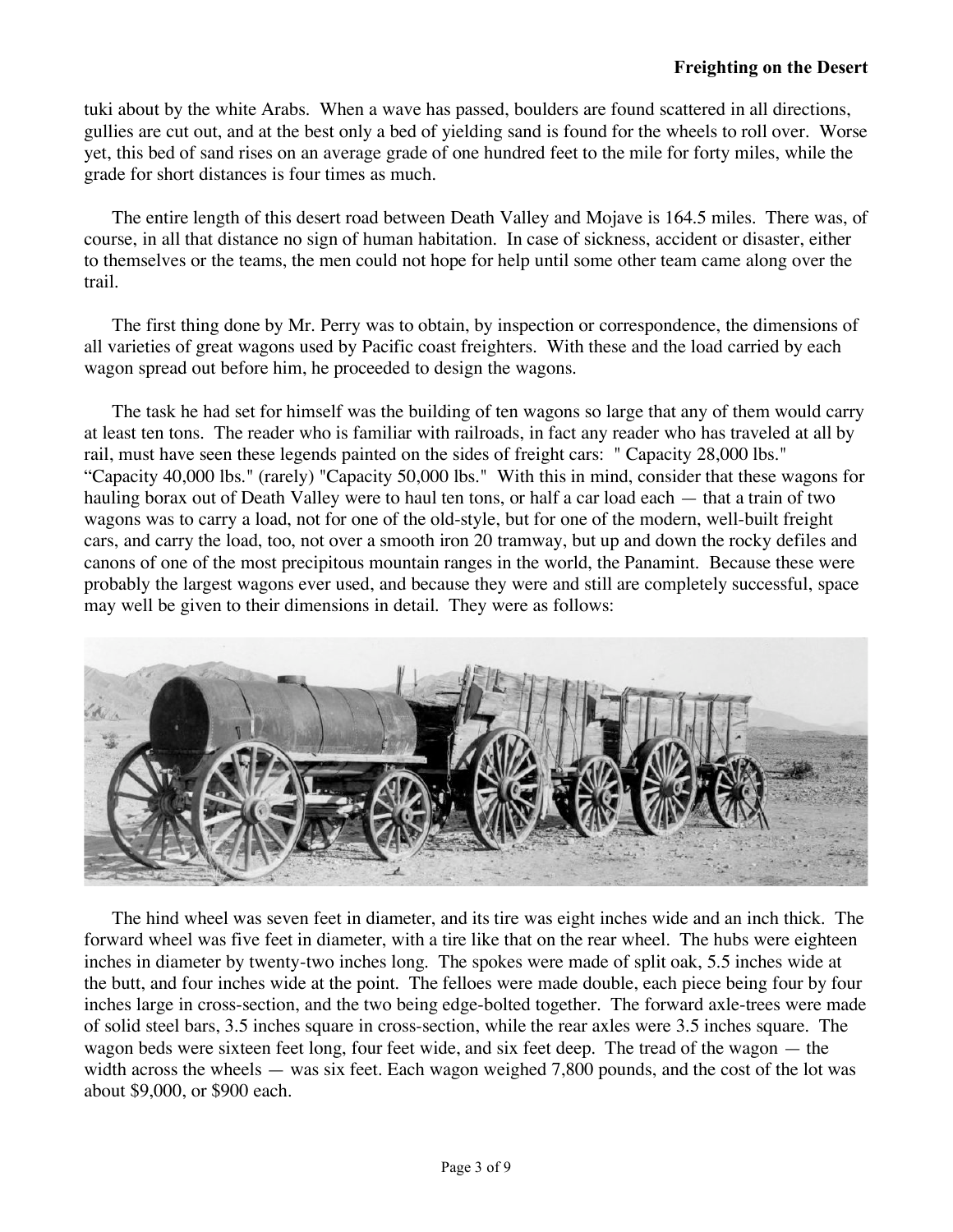It is worth while to once more compare these wagons with the best modern freight car. The best freight car for use on a steel track weighs 27,000 pounds, and carries a load of 50,000 pounds. Note that the car weighs more than half the load. Two of these Death Valley wagons very often carried 45,000 pounds, and sometimes 46,000 pounds of cargo, exclusive of water and feed for men and team, while their combined weight was but 15,600 pounds, or about one-third of their load. Moreover, all of the ten were in constant use for five years without a single break-down. The works in Death Valley were then closed down, but two of the wagons have been in constant use since, and are at this date (1892) running from the Borate Mine in the Calico Mountains to Daggett Station on the Atlantic & Pacific Railroad, where they bid fair to have an experience equal to that of the wonderful one-horse shay.

The building of the wagons was but the beginning of the work, though it should be said here that the building was all done in Mojave Village by men working by the day — it was not a contract job. While the wagons were building, the road had to be divided up into what might be called days' journeys. The heavy loads were to be brought in from Death Valley, and since only supplies for the workmen were to be carried out, the wagons would have but light loads one way. Of course the teams would not travel so far in a day with a full load as with a light one. Moreover they could not travel so far on the long upgrades, like that in Windy Gap, as they could down the long grade from Granite Spring toward Mojave. So the matter was figured over, and ten stations were established at intervals along the whole route, where the teams could stop for the night when coming in loaded to Mojave, while certain other stations were established for resting places on the way out to Death Valley, these last being located with a view of making a team travel further when light than when loaded.



So far as possible these stations were established at the few springs found along the route. Elsewhere dry camps had to be made. Here the natural lack of water was overcome by a system of wheeled water-tanks, very much like the tanks of street sprinklers. These were made to hold 500 gallons each, and were towed by the teams from the springs to the dry camps, and from the dry camps back to the springs to be filled again when empty. They were necessarily made of iron, because a wooden tank would dry out and fall to pieces when partly empty.

Then, in the language of the desert Arab, the springs were developed. Some holes were cleaned out and enlarged. At others that were not easily accessible from the best trail to be followed by the wagons, pipes were put in and the water rundown to convenient tanks. At all the stations from two to four feed boxes were built of lumber, each large enough to hold four bales of hay and six bags of barley, barley being the grain used on the desert as oats and corn are used in the East. The teams bound out to the valley filled the feed boxes, and then emptied them coming in. The greatest distance made by a team in cool winter weather, on a downgrade with no load, was twenty-two miles. The shortest run for hot weather was about fourteen miles.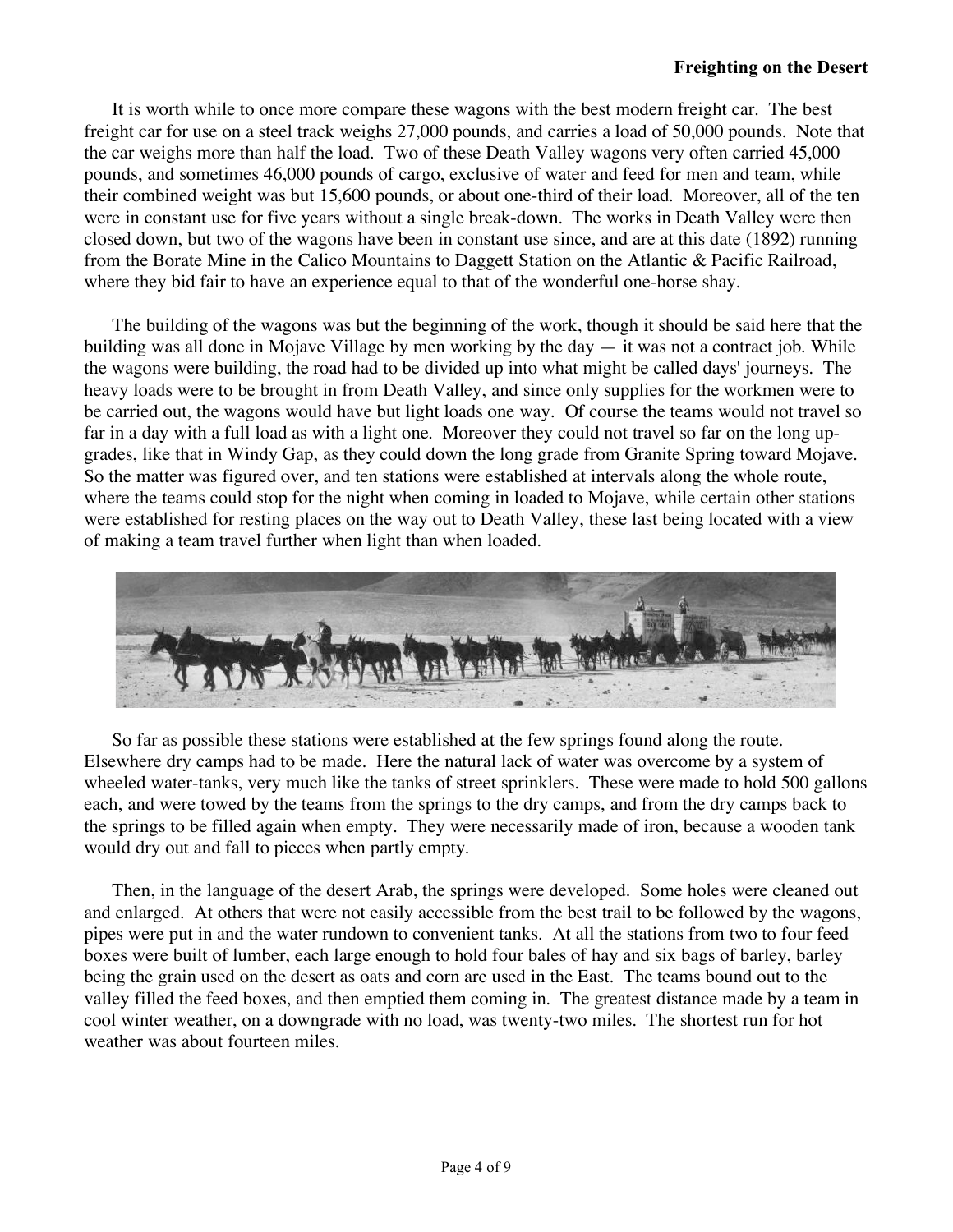But it should be said here, that for the three months in the heat of the summer, from the middle of June until the middle of September, no teaming could be done at all. It was not possible for either man or beast to stand the terrific heat of even the Mojave Desert, not to mention Death Valley.

The teams consisted of eighteen mules and two horses. As was said, the man who handles four trained horses before a society coach, or eight huge Percherons before a safe-carrying track, may think himself a pretty good driver, but in the desert, to use the desert term, he would be a sick raw-hide beside the man who steers eighteen mules with a jerk-line. To compare the one with the other is like comparing a Corinthian yachtsman, or the deck-hand of a harbor scow, to the captain of a Black Ball liner, if we may use a nautical simile in a story of the desert.

In building the desert freight train, the front wagon receives a tongue of ordinary length, while from the rear axle projects a little wrought-iron tongue about three feet long. The second wagon has a tongue, say six feet long, with a stout vertical ring on the end of it, which, when the two wagons are coupled together, slides over the three-foot tail of the front wagon. Then, to hold the two wagons together, a stout chain runs from the front axle of one to the front axle of the other.

The horses and mules are harnessed up in pairs. The horses are attached to the wagon at the tongue, and a great handsome 2,800-pound team it is — gentle, obedient, and strong as a locomotive. Ahead of them stretch the mules, their double-trees geared to a chain that leads from a forward axle. The most civilized pair are placed in the lead and the next in intelligence just ahead of the tongue, while the sinful, the fun-loving, and the raw-hides fill in between. The nigh leader has a bridle with the strap from the left jaw shorter than the other, and from this bridle runs a braided cotton rope a half an inch m diameter, through fair-leaders on each mule to the hand of the driver, who sits on a perch on the front end of the wagon box just eight feet above the ground. That rope is known as the jerk-line, and its length is not far from 120 feet. The team that draws the desert freight train stretches out for more than 100 feet in front of the wagon.



If historians and poets have been justified in writing rapturously about the Arab and his steed, what may we not say of the Death Valley teamster and his mules? To see him soar up over the front wheel to his perch, tilt his hat back on a rear corner of his head, gather in the slack of a jerk-line, loosen the ponderous brake, and awaken the dormant energies of the team with "Git up, you; git up," is the experience of a tourist's life-time. And when at the end of a journey, the teamster pulls up beside the dump with the mules in a line so straight that a stretched string would touch the ear of every mule on either side of the chain, as has often been done, one wants to be introduced and shake hands, as with " one whom lesser minds make boast of having seen." And when one sees the mules settle forward in their collars, feeling gently of their load, until at last the chain stretches as firm as an iron bar, and with one accord start the train of well-nigh 60,000 pounds weight almost as though it was naught, he wants to be introduced and shake hands with the mules, too — that is, figuratively speaking. Their intelligence is such that he would be proud of a speaking acquaintance with them, but if he knew the mules he would be a little shy about getting within hand-shaking range.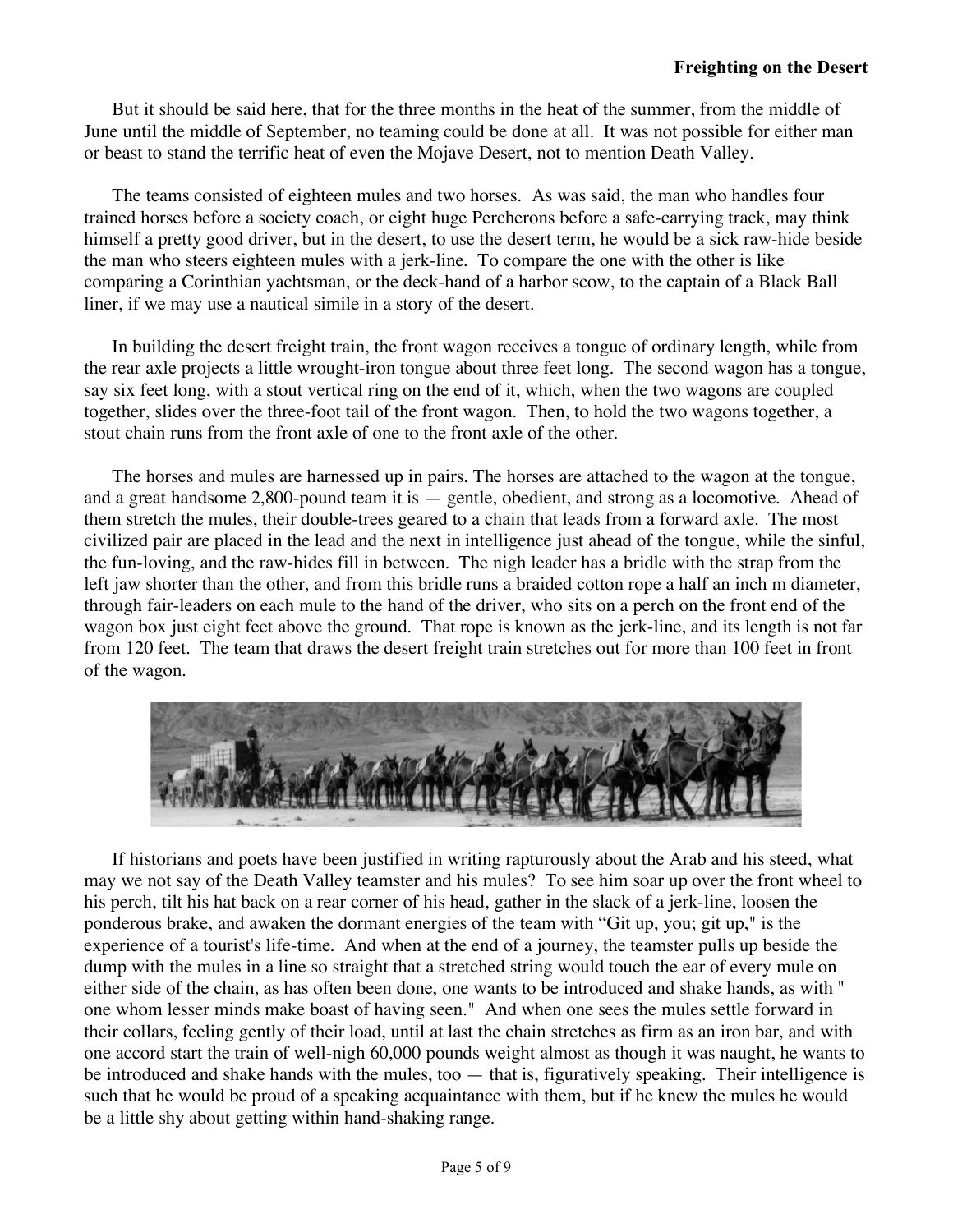It is wonderfully interesting, too, to watch the mules as they turn a sharp corner in a canon, or on a trail where it rounds a sharp turn on the mountain side. Span after span, near the end of the tongue, often without a word from the driver, will jump over the long chain and pull away on a tangent that the heavy load may be dragged around. Even then the novice wonders how they succeed, for some of the curves are so sharp that the leaders pull in one direction while the wagons are traveling very nearly in an opposite one.

In their short journey after fuel, the drivers of the ten-horse teams often manage their outfits alone. It is but a day's trip from the village to the wood camp and back; but in freighting over the desert with a twenty-animal team, every driver has an assistant called a swamper. The swamper's duties are multifarious. On a down-grade, he climbs to a perch on the rear wagon and puts on the brake; on the upgrade, he reasons with and throws rocks at the indolent and obstreperous mules. As meal-time approaches he kicks dead branches from the grease-brush along the route, and pulls up sage-brush roots for fuel. When the outfit stops, he cooks the food while the driver feeds the animals, and when the meal is over, washes the dishes, which, with the food, are carried in a convenient box in the wagon.

The mules get their grain from boxes which are arranged to be secured to the wagon tongue and between the wheels, when feeding. They eat their hay from the ground. Beyond feeding and watering, the animals get no care — they curry themselves by rolling on the sand, and rolling with cyclonic vigor, at that. The cloud of dust raised when an outfit of mules starts in for a lark is suggestive of a Death Valley sand-storm, and there is nothing to compare with their cries of glee after the rolling is done. The work is not wearing on the animals. It is common and polite to say to a driver, when a thin or scrawny mule is seen in a big team: "Been getting a raw-hide, hey?" which, being interpreted, means: "Ah, I



observe you have recently purchased an animal unaccustomed to the work."

Quite as interesting as the teams and the freight trains of the desert are the men who handle them. The drivers receive from \$100 to \$120 per month, and the swampers about \$75. They furnish their own food and bedding. The bill of fare served at a desert freight camp includes

bacon, bread, and beans for a foundation, with every variety of canned goods known to the grocery trade for the upper strata. They carry Dutch ovens for their baking, pans for frying, and. tin kettles for stewing. On the whole, however, they do not eat much fancy canned stuff, and a cobbler made of canned peaches serves for both pie and cake.

"We don't care much for gimcracks, but we're hell on grub. The gimcracks don't stay by ye," as one said. They rarely carry liquor for use on the road. I observed that empty bottles on some of the desert trails were as thick as good resolutions on the road to sheol, but the teamster did not empty or leave them there. They had served to cheer the road for gentlemen en route to inspect Breyfogle, Gunsight lead, and Peg-Leg mines, discovered by enthusiastic eaters of grub-stakes.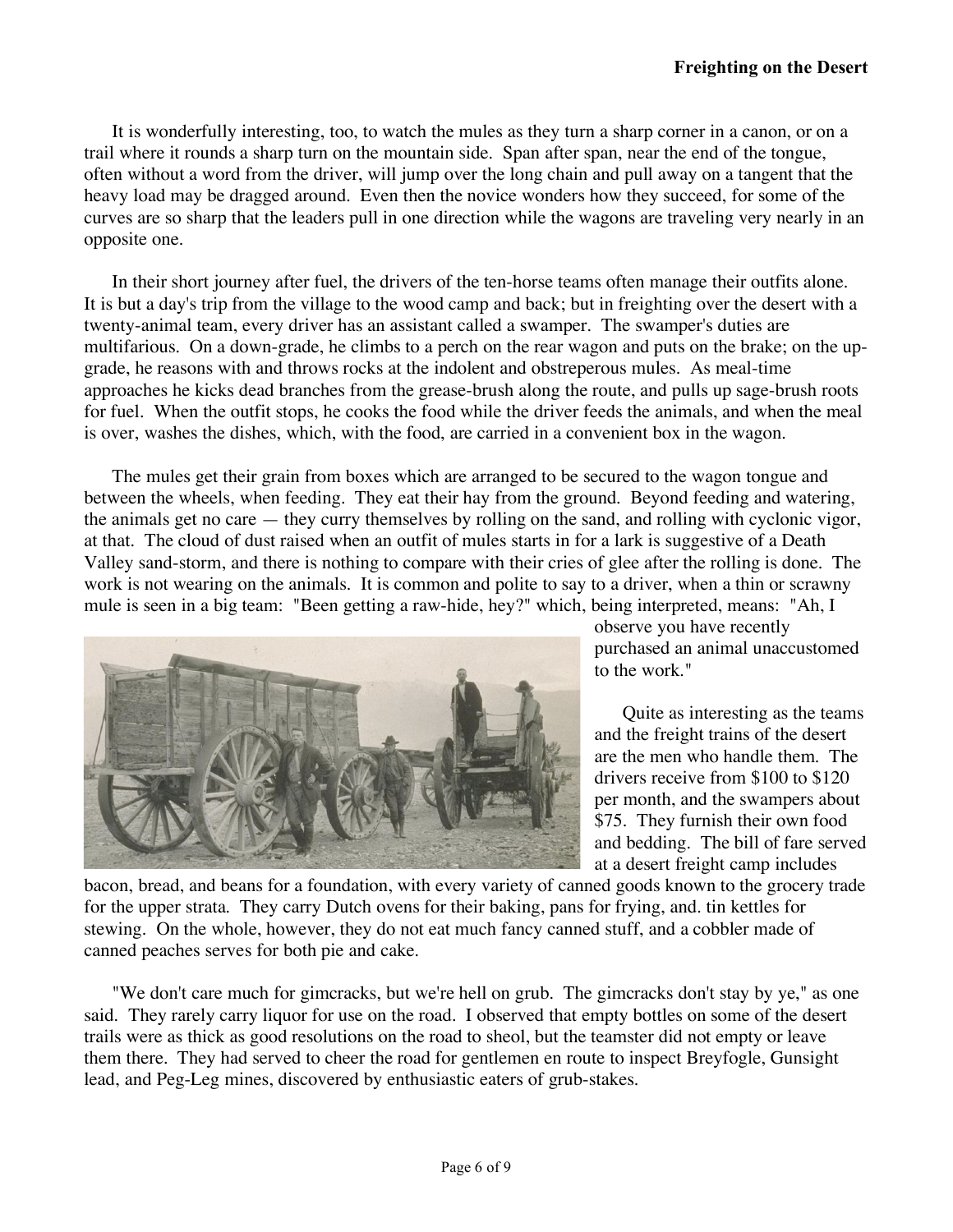This is not to say, however, that the teamster is a disciple of Neal Dow, or the Woman's Christian Temperance Union. While the five trains were running regularly between Death Valley and Mojave, the chief care of Superintendent Perry was to keep them moving regularly. He had the road so divided that the teams went out to the valley, got loaded, and returned to Mojave on the twentieth day at 3 o'clock with a precision that was remarkable. At Mojave the teamster was allowed to have the rest of the day and night to himself, and it usually happened that when the hour of starting came next day, he rolled in instead of soared to his perch, and then, as he blinked his eyes and pawed the jerk-line, said:

"Git hep-th-th-th-th yougithop."

It is a matter of record that the mules understood him, nevertheless — that, in fact, these long-eared, brush-tailed tugs of the desert never did but once fail to understand the driver, no matter what his condition. On that occasion the driver, instead of getting drunk, had gone to hear an evangelist preach, and had been converted. Next morning, it is said, when he mounted the wagon and invited the team to go on, the mules, with one accord, turned their heads over their shoulders, cocked forward their ears and stared at him. He had omitted the customary emphasis from his command.

It is a curious fact — a fact that a thoroughbred Kansas boomer will scarcely believe in — that the building of a railroad to a desert mining camp invariably decreases the life and activity seen on the streets and among the business houses. The railroad benefits the mine owners, but injures everyone else. The explanation is simple, however. Before the railroad reaches the active camp, all the supplies are brought by teams, and so are the mails and the passengers. When the railroad comes, the teamsters and swampers drive away to return no more, and the railroad brings none to take their place. In fact, it would take a pretty lively citizen to fill the place of a departed teamster, in any event.

"There was a faro bank running most of the time at Mojave. It was a good thing for us, for the teamsters could go broke in one night and be ready to go out over the road in the morning," said Supt. Perry.

That was by no means a heartless remark, as it seems to be at first blush, for if the teamster did not gamble away his money, he was sure to get drunk and spend it in ways more harmful, while if by any chance he got the wages of two months in his pocket at once, he would rush off to Los Angeles for a spree that would take a fortnight or more to recover from. The teamsters are, with rare exceptions, unmarried men.



The life of a teamster on the desert is not only one of hardship, it is in places extremely dangerous. Mention has been made of the grades up which the loads must be dragged. There are other grades down the mountains, like the one, for instance, on the road from Granite Spring toward Mojave, where the plunge is not only steep, but the road-bed is as hard as a turnpike. The load must go down, and so when the brink is reached the driver throws his weight on the brake of the front wagon, the swamper handles the brake on the rear one, and away they go, creaking, and groaning, and sliding, till the bottom is reached. If the brake holds, all is well, but now and then a brake-block gives way, and such a race with death as then begins cannot be seen elsewhere. With yells and curses, the long team is started in a gallop, an effort is made to swing them around up the mountain-side, a curve is reached, an animal falls, or a wheel strikes a rock or a rut, and, with thunderous crash, over go the great wagons, and the teamster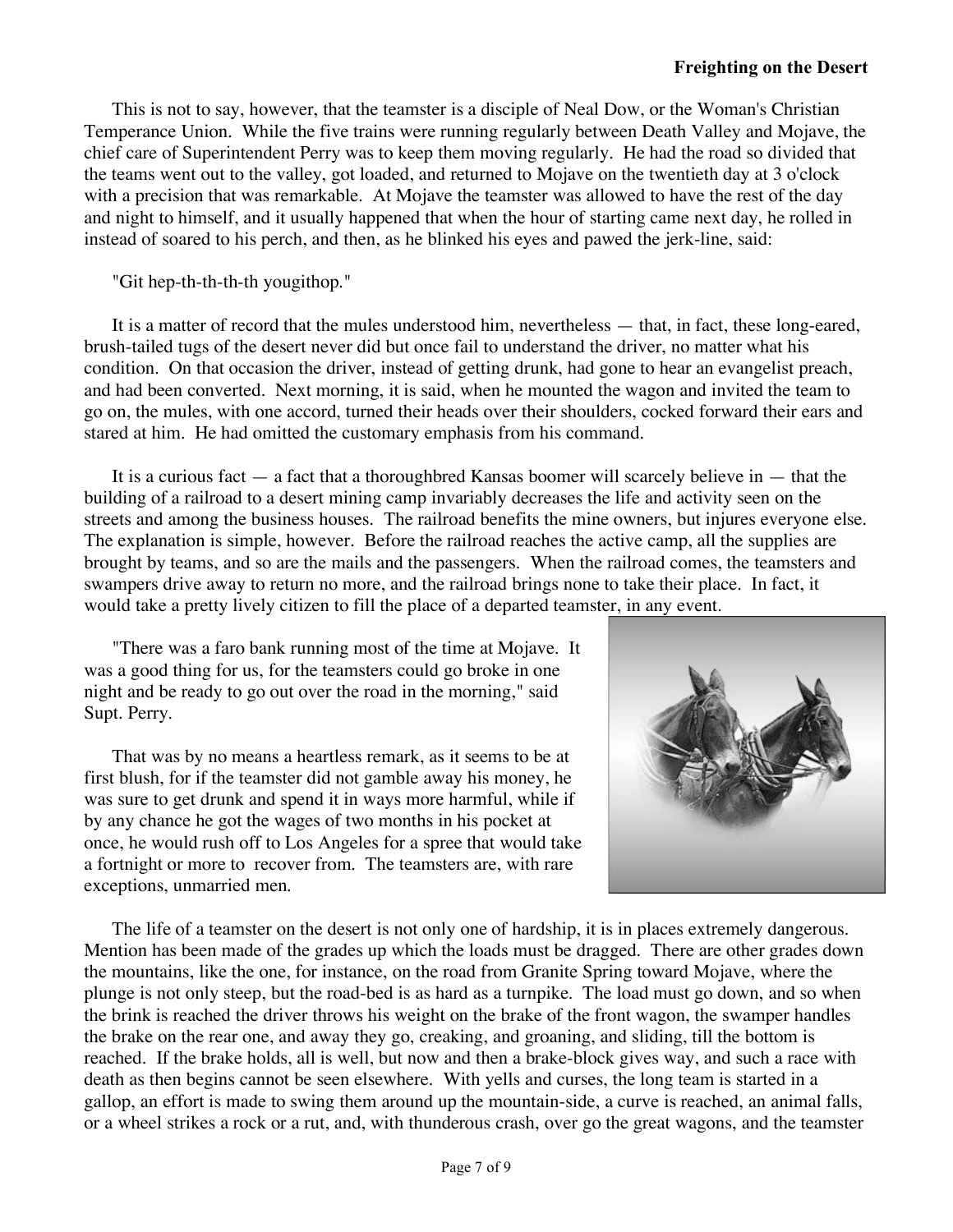who has stuck to his post goes with them. There are many graves on the desert of men who died with their boots on, but some of them hold men who were killed while striving to guide a runaway freightteam in a wild dash down the side of a desert mountain.

As one may suppose, the effect of desert life upon the teamsters is almost every way deteriorating. The men who drove from Mojave were out twenty days for each half day in the settlement, and the settlement itself was but a collection of shanties on as arid a part of the desert as can be found outside of Death Valley. They were not men of education or very wide experience. Their topics of conversation were few. The driver and his swamper had very little to say to each other. To all intents and purposes each lived a solitary life. Being thus alone they grew morose and sullen. Their discomforts by night and their misery by day in the desert heat added to their ill nature. They became in a way insane. It was necessary whenever a team came in to inquire of each man separately whether he was perfectly satisfied with the other, and whether a change was desired or would be objected to. If the least ill will was displayed by one toward the other, a new swamper was provided, lest a fight follow on the desert and one kill the other. Even the greatest precaution could not prevent murder. The soil at Saratoga Springs, in the Amargosa Valley, is stained with blood, a human corpse once swung from a telegraph pole in Daggett, and a rounded pile of stones in Windy Gap is marked "Grave of W. M. Shadley," all because human flesh and human brain could not endure the awful strife of life on the desert. Because these are

phases, and illustrative phases, of life on the desert, the stories of these crimes should be told.

Fortunately the stories are but brief. A team was coming in to the railroad from the borax works in the Amargosa Valley. At Saratoga Springs they stopped for the night. There the teamster and swamper quarreled, and the swamper hit the teamster on the back of the head with a shovel, as he sat by the camp fire, killing him at once.

Then the swamper buried the body close by the spring and lay down to sleep by the grave. In the morning he hitched up the team and started to drive in. But he was no teamster, and soon had the mules in a tangle, and the wagons, big as they were, overturned, the fall breaking the swamper's leg. In this condition he crawled about among the animals and turned them all loose save one horse, which he somehow mounted and rode away over the long, hot divide, with the broken limb swinging about and the broken bones grinding together, till he reached the works once more.



His terrible condition and untrue story of the trouble with the teamster awakened the deepest sympathy — a feeling which lasted until he had been sent in a buckboard, a journey of 105 miles over the desert, to a surgeon. When the workmen came to dig up the body of the teamster, that it might be removed to a healthful distance from the spring, they found he had been foully struck from behind, and they wanted to lynch the murderer. But they did not do it, and because of the discomforts and dangers of a trip over the desert, neither the coroner or the district attorney of the county would investigate the matter.

Daggett's only lynching was due to the murder of a teamster. His swamper, for some fancied wrong, was moping about the village, drowning his care in liquor. Another teamster advised him to kill the